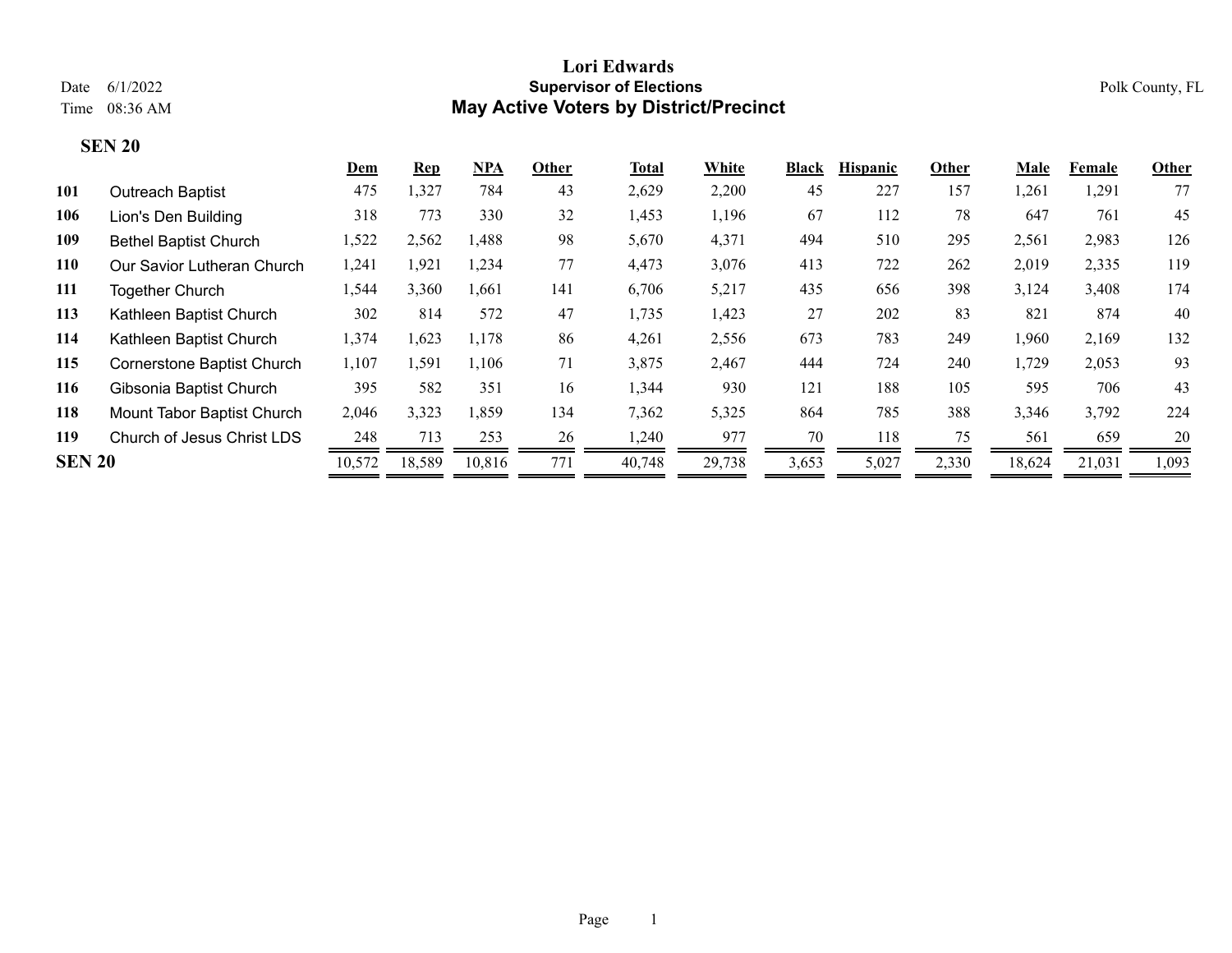|     |                                      | Dem   | <b>Rep</b> | NPA   | Other          | <b>Total</b> | White | <b>Black</b> | <b>Hispanic</b> | <b>Other</b> | Male  | <b>Female</b> | Other  |
|-----|--------------------------------------|-------|------------|-------|----------------|--------------|-------|--------------|-----------------|--------------|-------|---------------|--------|
| 102 | Green Pond Baptist Church            | 232   | 767        | 293   | 21             | 1,313        | 1,092 | 25           | 125             | 71           | 617   | 658           | 38     |
| 103 | Polo Park                            | 1,783 | 1,297      | 1,529 | 76             | 4,685        | 2,620 | 403          | 1,311           | 351          | 2,090 | 2,481         | 114    |
| 104 | Polo Park East                       | 1,181 | 938        | 1,078 | 68             | 3,265        | 2,008 | 210          | 826             | 221          | 1,503 | 1,698         | 64     |
| 105 | Ridge Mobile Home Park Clu           | 1,149 | 705        | 1,041 | 57             | 2,952        | 1,478 | 316          | 968             | 190          | 1,328 | 1,575         | 49     |
| 107 | Donald Bronson Community             | 1,052 | 2,236      | 1,439 | 104            | 4,831        | 3,722 | 156          | 736             | 217          | 2,270 | 2,440         | 121    |
| 108 | Donald Bronson Community             | 280   | 739        | 360   | 26             | 1,405        | 1,154 | 61           | 121             | 69           | 655   | 713           | 37     |
| 112 | Gibsonia Baptist Church              | 1,406 | 1,561      | 1,232 | 89             | 4,288        | 2,526 | 613          | 733             | 416          | 1,889 | 2,286         | 113    |
| 117 | Believers' Fellowship Church         | 1,710 | 2,382      | 1,495 | 105            | 5,692        | 3,967 | 637          | 736             | 352          | 2,503 | 3,059         | 130    |
| 120 | Faith Wesleyan Church                | 725   | 1,011      | 608   | 50             | 2,394        | 1,784 | 176          | 279             | 155          | 1,026 | 1,326         | 42     |
| 121 | Victory Assembly of God              | 1,280 | 969        | 933   | 61             | 3,243        | 1,534 | 673          | 686             | 350          | 1,309 | 1,843         | 91     |
| 123 | Polk County Sheriffs Northea         | 1,333 | 997        | 1,157 | 71             | 3,558        | 1,966 | 306          | 948             | 338          | 1,659 | 1,801         | 98     |
| 124 | Florida Camp Inn                     | 2,505 | 1,542      | 2,187 | 117            | 6,351        | 3,023 | 606          | 2,181           | 541          | 2,993 | 3,197         | 161    |
| 125 | Believers' Fellowship Church         | 138   | 201        | 120   | 13             | 472          | 297   | 82           | 68              | 25           | 204   | 252           | 16     |
| 201 | Lake Crago Recreation Comp           | 1,322 | 1,149      | 1,072 | 56             | 3,599        | 2,164 | 570          | 646             | 219          | 1,527 | 1,971         | 101    |
| 203 | Gapway Baptist Church                | 763   | 889        | 743   | 62             | 2,457        | 1,620 | 265          | 424             | 148          | 1,077 | 1,290         | 90     |
| 204 | <b>Coleman-Bush Building</b>         | 2,059 | 172        | 586   | 34             | 2,851        | 190   | 2,198        | 287             | 176          | 1,133 | 1,607         | 111    |
| 205 | Ewing Memorial 7th Day Adv           | 1,620 | 223        | 576   | 26             | 2,445        | 298   | 1,547        | 440             | 160          | 886   | 1,437         | 122    |
| 206 | Lakeland 7th Day Adventist C         | 748   | 469        | 423   | 33             | 1,673        | 815   | 465          | 237             | 156          | 663   | 940           | 70     |
| 207 | Eastside Baptist Church              | 400   | 409        | 391   | 19             | 1,219        | 744   | 121          | 272             | 82           | 554   | 631           | 34     |
| 208 | The Hamptons                         | 864   | 1,413      | 799   | 62             | 3,138        | 2,613 | 153          | 239             | 133          | 1,394 | 1,676         | 68     |
| 209 | <b>Christ Community Church</b>       | 902   | 355        | 477   | 39             | 1,773        | 663   | 614          | 394             | 102          | 739   | 974           | 60     |
| 210 | First Baptist Institutional Chur     | 642   | 121        | 237   | 19             | 1,019        | 233   | 543          | 149             | 94           | 427   | 545           | $47\,$ |
| 211 | <b>Family Worship Center</b>         | 754   | 433        | 605   | 48             | 1,840        | 921   | 467          | 300             | 152          | 790   | 979           | 71     |
| 212 | Woodall's M. H. P.                   | 543   | 633        | 522   | 42             | 1,740        | 1,144 | 152          | 349             | 95           | 789   | 906           | 45     |
| 213 | Winston Baptist Church               | 425   | 296        | 339   | 33             | 1,093        | 530   | 191          | 292             | 80           | 472   | 582           | 39     |
| 214 | <b>Trinity United Methodist Chur</b> | 846   | 444        | 536   | 46             | 1,872        | 815   | 581          | 364             | 112          | 725   | 1,071         | 76     |
| 215 | <b>First Baptist Church</b>          | 68    | 174        | 89    | $\overline{4}$ | 335          | 239   | 38           | 40              | 18           | 142   | 192           | -1     |
| 216 | <b>RP Funding Center</b>             | 435   | 448        | 317   | 31             | 1,231        | 961   | 103          | 94              | 73           | 523   | 679           | 29     |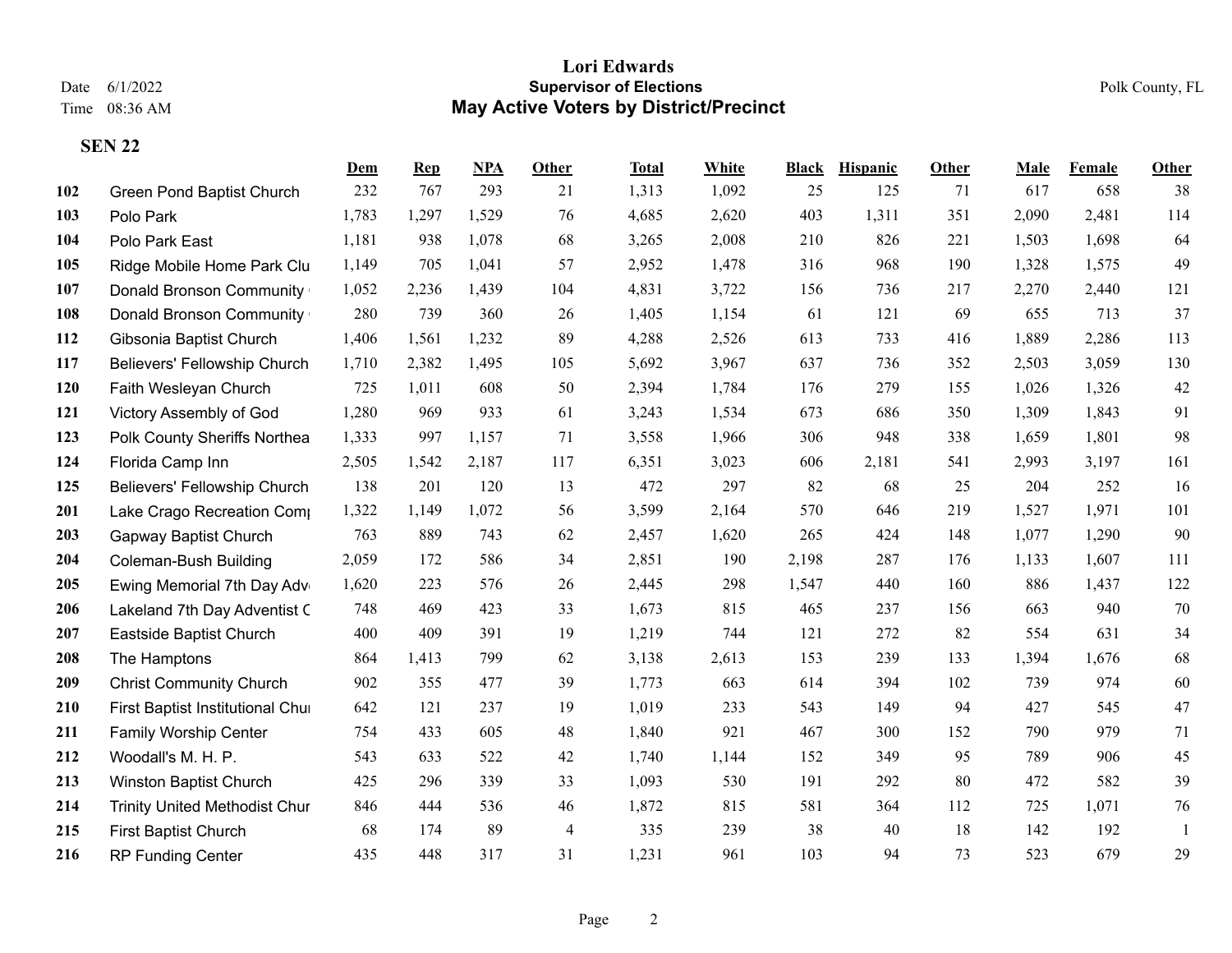|     |                                    | Dem   | <b>Rep</b> | NPA   | Other | Total | White | <b>Black</b> | <b>Hispanic</b> | Other | Male  | Female | <b>Other</b> |
|-----|------------------------------------|-------|------------|-------|-------|-------|-------|--------------|-----------------|-------|-------|--------|--------------|
| 217 | Lake Mirror Center                 | 807   | 657        | 488   | 51    | 2,003 | 1,527 | 142          | 218             | 116   | 832   | 1,119  | 52           |
| 218 | New Beginnings Church of th        | 721   | 660        | 629   | 47    | 2,057 | 1,248 | 295          | 378             | 136   | 906   | 1,079  | 72           |
| 219 | Rhema Word of Faith Interna        | 592   | 544        | 573   | 45    | 1,754 | 1,059 | 192          | 407             | 96    | 757   | 949    | 48           |
| 220 | Hilton Garden Inn                  | 1,104 | 1,968      | 1,236 | 138   | 4,446 | 2,977 | 449          | 750             | 270   | 2,035 | 2,343  | 68           |
| 221 | Heatherwood Village                | 851   | 1,572      | 734   | 67    | 3,224 | 2,533 | 161          | 381             | 149   | 1,363 | 1,810  | 51           |
| 222 | Mas Verde                          | 619   | 783        | 463   | 44    | 1,909 | 1,415 | 134          | 263             | 97    | 836   | 1,034  | 39           |
| 223 | College Heights Methodist CI       | 401   | 597        | 259   | 28    | 1,285 | 1,068 | 27           | 79              | 111   | 540   | 668    | 77           |
| 224 | <b>Cleveland Heights Golf Club</b> | 541   | 1,220      | 439   | 49    | 2,249 | 1,947 | 40           | 133             | 129   | 1,055 | 1,153  | 41           |
| 225 | CityPlace Church                   | 1,075 | 755        | 783   | 68    | 2,681 | 1,342 | 625          | 488             | 226   | 1,144 | 1,434  | 103          |
| 226 | Citrus Woods - Clubhouse Ar        | 678   | 758        | 690   | 26    | 2,152 | 1,428 | 248          | 348             | 128   | 896   | 1,191  | 65           |
| 227 | K-Ville Community Center           | 142   | 335        | 155   | 13    | 645   | 528   | 19           | 65              | 33    | 296   | 334    | 15           |
| 228 | United Methodist Temple            | 643   | 832        | 454   | 43    | 1,972 | 1,488 | 154          | 199             | 131   | 898   | 1,033  | 41           |
| 229 | <b>Kelly Recreation Complex</b>    | 741   | 1,119      | 487   | 49    | 2,396 | 1,921 | 157          | 204             | 114   | 1,011 | 1,344  | 41           |
| 230 | Cleveland Heights Baptist Ch       | 727   | 854        | 618   | 61    | 2,260 | 1,587 | 221          | 326             | 126   | 1,006 | 1,195  | 59           |
| 231 | <b>First Alliance Church</b>       | 991   | 1,233      | 797   | 76    | 3,097 | 2,240 | 342          | 313             | 202   | 1,331 | 1,694  | 72           |
| 233 | Lakeland Elks Lodge #1291          | 394   | 559        | 280   | 24    | 1,257 | 921   | 94           | 147             | 95    | 526   | 692    | 39           |
| 234 | Heritage Baptist Church            | 161   | 353        | 167   | 16    | 697   | 510   | 57           | 86              | 44    | 327   | 356    | 14           |
| 235 | Fellowship Baptist Church          | 670   | 1,433      | 507   | 51    | 2,661 | 2,225 | 89           | 179             | 168   | 1,230 | 1,370  | 61           |
| 236 | <b>Highland Park Church</b>        | 1,140 | 1,975      | 924   | 78    | 4,117 | 3,273 | 237          | 375             | 232   | 1,833 | 2,186  | 98           |
| 251 | <b>Trinity Christian Center</b>    | 184   | 473        | 208   | 13    | 878   | 694   | 46           | 86              | 52    | 402   | 451    | 25           |
| 301 | Donald Bronson Community           | 483   | 721        | 521   | 42    | 1,767 | 1,201 | 135          | 325             | 106   | 856   | 865    | 46           |
| 302 | Emerald Lakes MHP Clubhot          | 1,319 | 738        | 1,370 | 51    | 3,478 | 1,279 | 352          | 1,614           | 233   | 1,601 | 1,784  | 93           |
| 303 | Lake Ariana Clubhouse              | 1,040 | 2,244      | 1,022 | 92    | 4,398 | 3,543 | 225          | 419             | 211   | 2,004 | 2,301  | 93           |
| 304 | <b>Legacy Community Church</b>     | 1,394 | 2,835      | 1,496 | 105   | 5,830 | 4,280 | 371          | 850             | 329   | 2,683 | 3,008  | 139          |
| 306 | Haines City Community Cent         | 726   | 1,123      | 684   | 46    | 2,579 | 2,054 | 110          | 325             | 90    | 1,153 | 1,374  | 52           |
| 307 | Lena Vista United Methodist        | 522   | 623        | 502   | 37    | 1,684 | 1,116 | 216          | 243             | 109   | 710   | 908    | 66           |
| 309 | Auburndale Civic Center            | 991   | 1,517      | 1,000 | 79    | 3,587 | 2,511 | 347          | 538             | 191   | 1,579 | 1,911  | 97           |
| 310 | First Church of God                | 239   | 375        | 244   | 22    | 880   | 700   | 37           | 97              | 46    | 417   | 442    | 21           |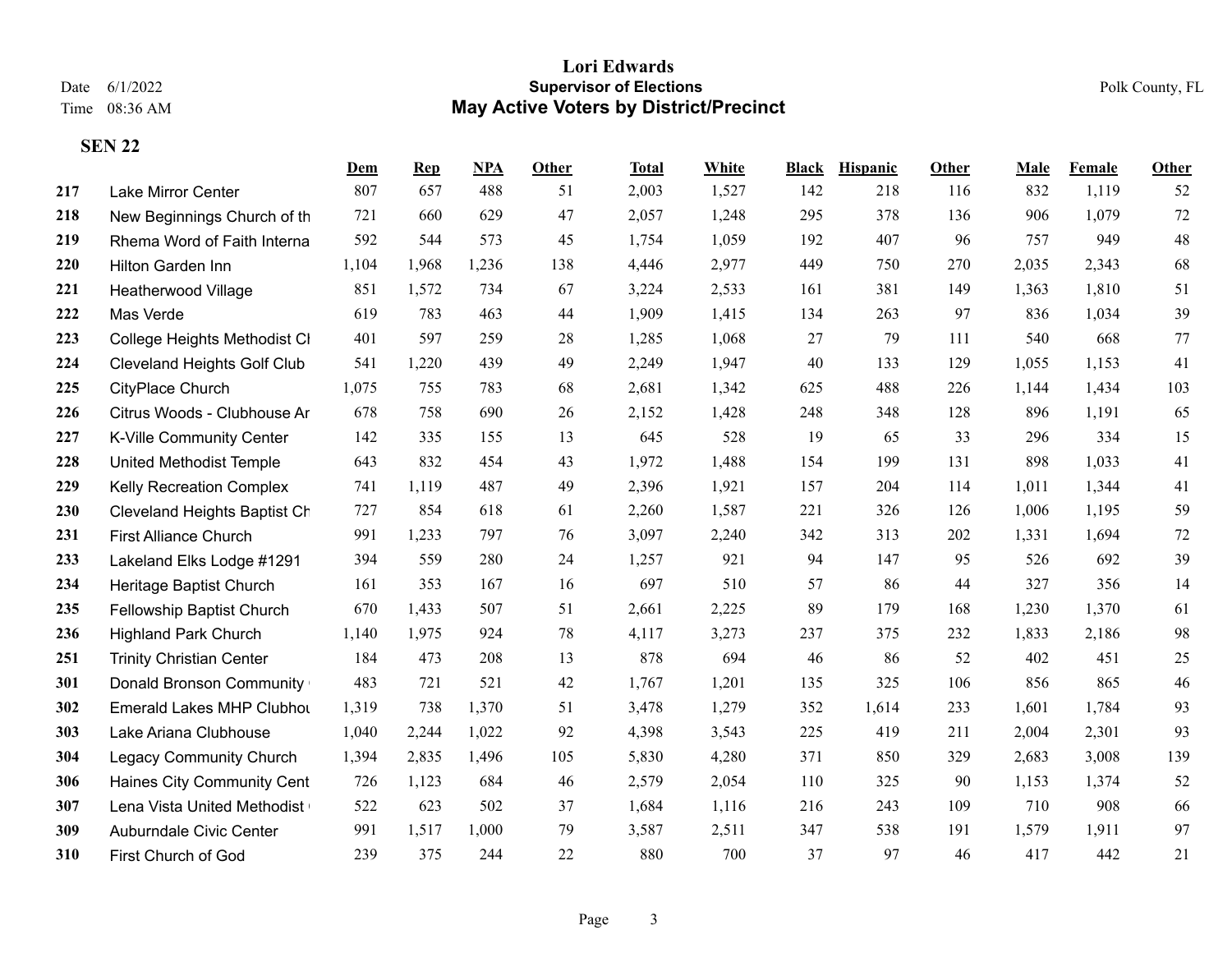|     |                                    | Dem   | <b>Rep</b> | NPA   | Other | Total | White | <b>Black</b> | <b>Hispanic</b> | Other | Male  | <b>Female</b> | <b>Other</b> |
|-----|------------------------------------|-------|------------|-------|-------|-------|-------|--------------|-----------------|-------|-------|---------------|--------------|
| 312 | Lake Alfred City Hall              | 1,427 | 1,634      | 1,285 | 63    | 4,409 | 2,746 | 587          | 804             | 272   | 1,979 | 2,303         | 127          |
| 313 | The Rock of Winter Haven           | 1,668 | 1,123      | 1,456 | 58    | 4,305 | 1,871 | 727          | 1,457           | 250   | 1,884 | 2,296         | 125          |
| 314 | 1st Baptist Church of Lucerne      | 1,457 | 1,678      | 1,536 | 77    | 4,748 | 2,892 | 370          | 1,266           | 220   | 2,155 | 2,501         | 92           |
| 315 | K-Ville Community Center           | 189   | 315        | 205   | 12    | 721   | 583   | 16           | 85              | 37    | 318   | 376           | 27           |
| 316 | Havendale Christian Church         | 438   | 246        | 235   | 28    | 947   | 398   | 309          | 180             | 60    | 412   | 509           | 26           |
| 319 | Abiding Savior Lutheran Chu        | 1,352 | 1,371      | 915   | 67    | 3,705 | 2,313 | 624          | 521             | 247   | 1,604 | 1,996         | 105          |
| 321 | Polk County Utilities Division     | 752   | 1,314      | 693   | 50    | 2,809 | 2,035 | 263          | 331             | 180   | 1,241 | 1,487         | 81           |
| 322 | The Way at Inwood                  | 978   | 591        | 633   | 44    | 2,246 | 1,038 | 653          | 395             | 160   | 920   | 1,228         | 98           |
| 323 | Westwood Missionary Baptist        | 803   | 642        | 528   | 36    | 2,009 | 1,141 | 394          | 326             | 148   | 875   | 1,071         | 63           |
| 324 | Winter Haven Senior Adult C        | 571   | 561        | 359   | 24    | 1,515 | 1,023 | 205          | 186             | 101   | 598   | 868           | 49           |
| 325 | Samson Masonic Lodge #14:          | 1,570 | 147        | 332   | 20    | 2,069 | 195   | 1,573        | 137             | 164   | 787   | 1,181         | 101          |
| 326 | Winter Haven Christian Chur        | 1,843 | 1,453      | 1,296 | 85    | 4,677 | 2,455 | 1,058        | 873             | 291   | 2,071 | 2,482         | 124          |
| 327 | Faith Baptist Church               | 1,592 | 1,581      | 1,224 | 78    | 4,475 | 2,510 | 870          | 734             | 361   | 1,939 | 2,390         | 146          |
| 329 | Southside Baptist Church           | 1,237 | 1,317      | 1,032 | 65    | 3,651 | 2,187 | 516          | 733             | 215   | 1,539 | 2,019         | 93           |
| 330 | First Church of the Nazarene       | 686   | 533        | 450   | 31    | 1,700 | 1,009 | 334          | 242             | 115   | 685   | 940           | 75           |
| 331 | <b>Thrive Church</b>               | 497   | 1,012      | 388   | 30    | 1,927 | 1,528 | 122          | 192             | 85    | 799   | 1,091         | 37           |
| 332 | <b>Resurrection Lutheran Churc</b> | 1,019 | 1,593      | 952   | 68    | 3,632 | 2,570 | 329          | 492             | 241   | 1,579 | 1,945         | 108          |
| 333 | Spirit Lake Community Churc        | 1,069 | 1,558      | 940   | 65    | 3,632 | 2,537 | 465          | 409             | 221   | 1,613 | 1,923         | 96           |
| 334 | Eagle Lake Church of Christ        | 388   | 708        | 340   | 27    | 1,463 | 1,186 | 63           | 146             | 68    | 657   | 772           | 34           |
| 336 | Hope Presbyterian Church           | 635   | 1,353      | 658   | 55    | 2,701 | 2,109 | 129          | 279             | 184   | 1,256 | 1,383         | 62           |
| 337 | Holy Cross Episcopal Church        | 875   | 1,482      | 828   | 81    | 3,266 | 2,450 | 268          | 336             | 212   | 1,451 | 1,749         | 66           |
| 338 | Eagle Lake Community Com           | 557   | 665        | 506   | 30    | 1,758 | 1,040 | 201          | 404             | 113   | 761   | 942           | 55           |
| 339 | Cypress Ridge Presbyterian         | 1,067 | 2,258      | 995   | 74    | 4,394 | 3,228 | 343          | 512             | 311   | 2,017 | 2,262         | 115          |
| 340 | First Church of God                | 297   | 309        | 245   | 14    | 865   | 567   | 92           | 161             | 45    | 383   | 458           | 24           |
| 401 | <b>Sunlake Terrace Estates</b>     | 2,082 | 1,181      | 1,821 | 105   | 5,189 | 2,519 | 588          | 1,692           | 390   | 2,373 | 2,703         | 113          |
| 402 | Four Corners Baptist Church        | 2,479 | 2,287      | 2,354 | 119   | 7,239 | 3,962 | 525          | 2,282           | 470   | 3,356 | 3,724         | 159          |
| 403 | Kissimmee South Resort             | 1,656 | 1,345      | 1,527 | 87    | 4,615 | 2,175 | 581          | 1,464           | 395   | 2,201 | 2,331         | 83           |
| 404 | Tom Fellows Community Cer          | 3,003 | 1,801      | 2,828 | 149   | 7,781 | 2,810 | 901          | 3,593           | 477   | 3,532 | 4,066         | 183          |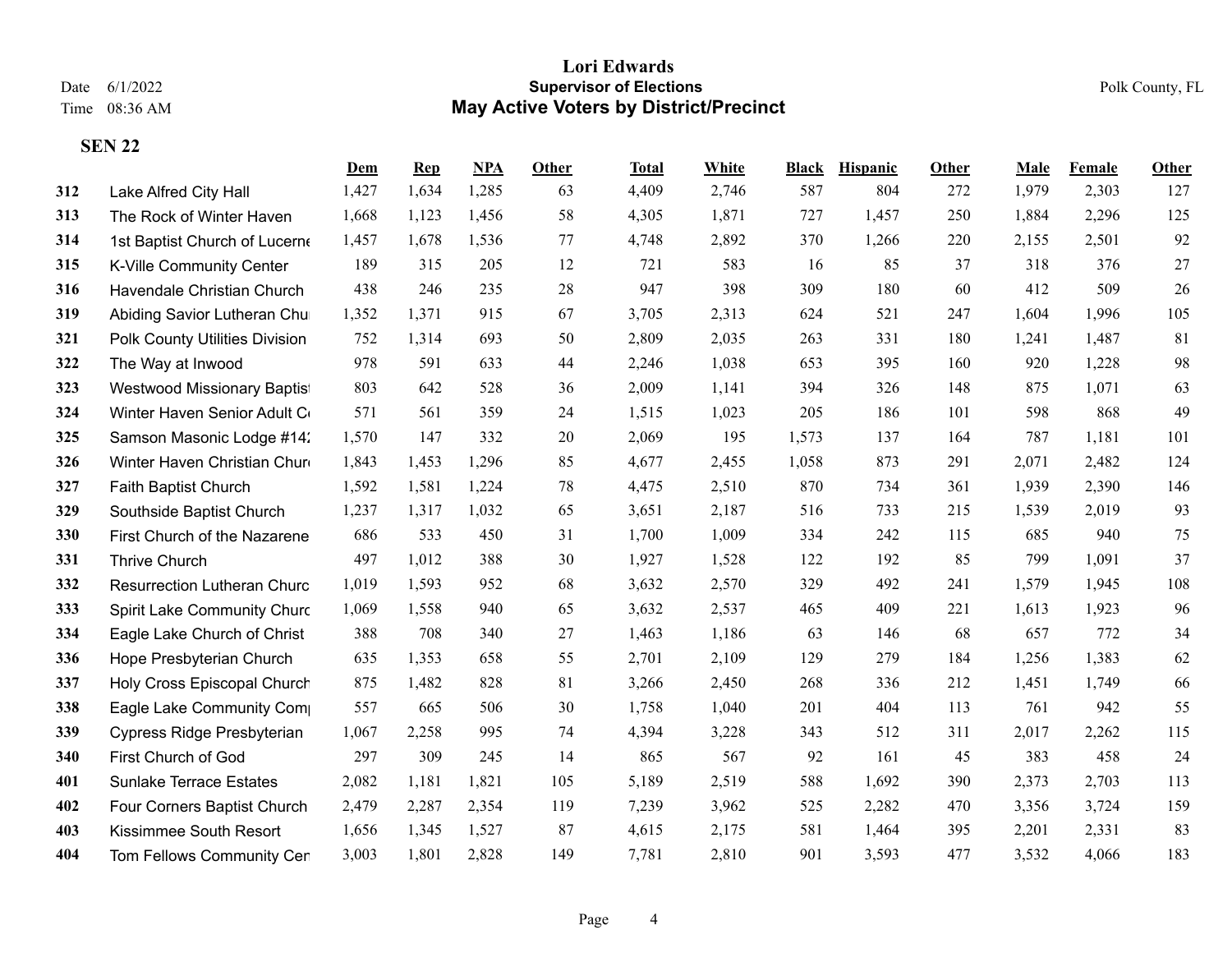|               |                                    | Dem     | Rep     | <b>NPA</b> | Other            | <b>Total</b> | White   | <b>Black</b> | Hispanic | Other     | Male    | Female  | Other          |
|---------------|------------------------------------|---------|---------|------------|------------------|--------------|---------|--------------|----------|-----------|---------|---------|----------------|
| 405           | Parkview Christian Center - I      | 489     | 247     | 477        | 9                | 1,222        | 354     | 92           | 723      | 53        | 540     | 642     | 40             |
| 406           | Little Zion Primitive Baptist C    | 1,253   | 850     | 1,302      | 59               | 3,464        | 1,509   | 305          | 1,403    | 247       | 1,648   | 1,731   | 85             |
| 407           | Oakland Neighborhood Cent          | 2,532   | 698     | 1,435      | 36               | 4,701        | 779     | 1,759        | 1,871    | 292       | 2,000   | 2,538   | 163            |
| 408           | Trinity Worship Center Intl Mi     | 2,813   | 1,669   | 2,708      | 99               | 7,289        | 2,830   | 971          | 2,989    | 499       | 3,225   | 3,871   | 193            |
| 409           | Haines City Community Cent         | 1,423   | 827     | 1,111      | 52               | 3,413        | 1,182   | 588          | 1,392    | 251       | 1,459   | 1,849   | 105            |
| 410           | Calvary First Assembly of Go       | 492     | 398     | 521        | 25               | 1,436        | 536     | 85           | 731      | 84        | 639     | 761     | 36             |
| 411           | Solivita                           | 2,489   | 2,417   | 1,602      | 94               | 6,602        | 4,802   | 678          | 557      | 565       | 2,982   | 3,504   | 116            |
| 412           | Poinciana Community Center         | 3,699   | 934     | 2,924      | 85               | 7,642        | 899     | 1,453        | 4,693    | 597       | 3,312   | 4,133   | 197            |
| 413           | Lake Hamilton Woman's Clut         | 547     | 458     | 401        | 15               | 1,421        | 675     | 346          | 302      | 98        | 625     | 758     | 38             |
| 414           | Westgate Grenelefe Resort          | 544     | 981     | 581        | 34               | 2,140        | 1,440   | 177          | 417      | 106       | 1,007   | 1,096   | 37             |
| 415           | <b>Calvary Baptist Church</b>      | 1,376   | 2,136   | 1,180      | 87               | 4,779        | 3,232   | 575          | 701      | 271       | 2,128   | 2,550   | 101            |
| 416           | <b>Dundee Community Center</b>     | 1,549   | 1,185   | 1,202      | 63               | 3,999        | 1,862   | 819          | 1,061    | 257       | 1,786   | 2,112   | 101            |
| 418           | Lake Pierce Baptist Church         | 553     | 1,435   | 678        | 43               | 2,709        | 2,127   | 72           | 402      | 108       | 1,250   | 1,395   | 64             |
| 419           | Tuscany Preserve at Lake Ma        | 4,592   | 1,294   | 3,557      | 142              | 9,585        | 1,314   | 2,243        | 5,412    | 616       | 4,314   | 5,063   | 208            |
| 420           | Solivita                           | 436     | 341     | 225        | 23               | 1,025        | 626     | 114          | 180      | 105       | 434     | 563     | 28             |
| 421           | Polk County Sheriffs Northea       | 754     | 734     | 608        | 37               | 2,133        | 1,352   | 158          | 501      | 122       | 974     | 1,117   | 42             |
| 502           | Good Hope Missionary Bapti:        | 45      | 14      | 12         | $\boldsymbol{0}$ | 71           | 13      | 39           | 11       | 8         | 34      | 35      | $\overline{2}$ |
| 503           | Good Hope Missionary Bapti:        | 167     | 60      | 51         | $\overline{4}$   | 282          | 97      | 144          | 16       | 25        | 126     | 138     | 18             |
| 510           | Centro Guadalupe Catholic M        | 553     | 437     | 554        | 20               | 1,564        | 686     | 193          | 557      | 128       | 688     | 796     | 80             |
| 513           | <b>Redemption Baptist Church</b>   | 87      | 54      | 48         | $\overline{4}$   | 193          | 72      | 35           | 76       | 10        | 76      | 108     | 9              |
| 520           | <b>Redemption Baptist Church</b>   | 193     | 216     | 223        | 9                | 641          | 369     | 14           | 207      | 51        | 257     | 340     | 44             |
| 521           | <b>Redemption Baptist Church</b>   | 322     | 292     | 311        | 18               | 943          | 460     | 71           | 349      | 63        | 391     | 507     | 45             |
| 522           | <b>Resurrection Lutheran Churc</b> | 998     | 1,219   | 830        | 68               | 3,115        | 2,083   | 358          | 429      | 245       | 1,378   | 1,660   | 77             |
| 525           | Hampton Inn Lake Wales             | 88      | 184     | 79         | 6                | 357          | 301     | 20           | 25       | <b>11</b> | 152     | 199     | 6              |
| 529           | Lake Ashton Clubhouse              | 1,163   | 1,404   | 935        | 71               | 3,573        | 2,309   | 478          | 507      | 279       | 1,594   | 1,901   | 78             |
| <b>SEN 22</b> |                                    | 108,405 | 104,371 | 89,030     | 5,618<br>=       | 307,424      | 174,722 | 42,687       | 69,825   | 20,190    | 136,118 | 163,200 | 8,106          |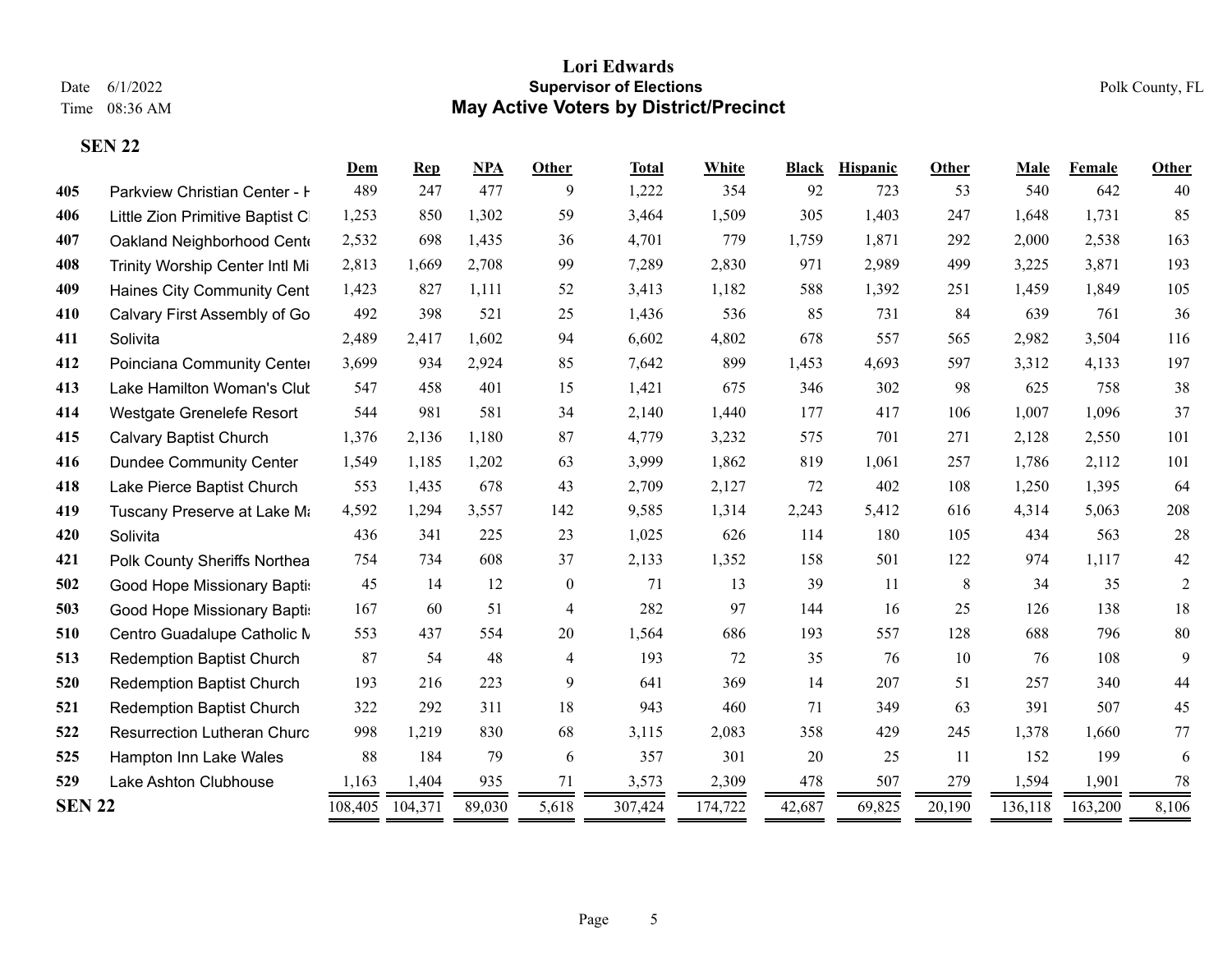|     |                                   | Dem   | <b>Rep</b> | <b>NPA</b> | Other | Total | White | <b>Black</b> | Hispanic | Other | Male  | Female | <b>Other</b> |
|-----|-----------------------------------|-------|------------|------------|-------|-------|-------|--------------|----------|-------|-------|--------|--------------|
| 232 | First Baptist Church              | 582   | 722        | 443        | 37    | 1,784 | 1,180 | 230          | 251      | 123   | 780   | 948    | 56           |
| 237 | The Vineyard                      | 1,194 | 2,903      | 1,205      | 103   | 5,405 | 4,412 | 280          | 443      | 270   | 2,457 | 2,825  | 123          |
| 238 | <b>Medulla Community Center</b>   | 1,095 | 1,284      | 816        | 71    | 3,266 | 1,980 | 558          | 525      | 203   | 1,392 | 1,784  | 90           |
| 239 | Scott Lake Baptist Church         | 862   | 1,930      | 675        | 69    | 3,536 | 2,995 | 107          | 248      | 186   | 1,596 | 1,866  | 74           |
| 240 | <b>Highlands Church of Christ</b> | 402   | 1,218      | 417        | 39    | 2,076 | 1,720 | 69           | 122      | 165   | 968   | 1,058  | 50           |
| 241 | Southside Baptist Church          | 1,050 | 2,150      | 1,002      | 68    | 4,270 | 2,991 | 273          | 379      | 627   | 1,991 | 2,139  | 140          |
| 242 | First Baptist Church              | 840   | 1,499      | 750        | 72    | 3,161 | 2,328 | 256          | 308      | 269   | 1,464 | 1,615  | 82           |
| 243 | <b>Shepherds Community Unite</b>  | 1,460 | 2,632      | 1,420      | 136   | 5,648 | 4,103 | 483          | 737      | 325   | 2,629 | 2,871  | 148          |
| 244 | Willow Oak Baptist Church         | 862   | 1,370      | 952        | 56    | 3,240 | 2,175 | 225          | 672      | 168   | 1,443 | 1,702  | 95           |
| 245 | <b>Trinity Baptist Church</b>     | 1,547 | 2,453      | 1,474      | 113   | 5,587 | 3,872 | 546          | 813      | 356   | 2,513 | 2,910  | 164          |
| 246 | Willow Oak Baptist Church         | 252   | 434        | 302        | 30    | 1,018 | 717   | 41           | 205      | 55    | 455   | 536    | 27           |
| 247 | <b>Mulberry Civic Center</b>      | 1,019 | 1,214      | 795        | 51    | 3,079 | 2,124 | 478          | 308      | 169   | 1,338 | 1,645  | 96           |
| 248 | St John Neumann Catholic C        | 1,362 | 3,035      | 1,308      | 102   | 5,807 | 4,642 | 253          | 444      | 468   | 2,676 | 2,970  | 161          |
| 249 | Unity in the Grove Church         | 729   | 1,704      | 798        | 62    | 3,293 | 2,440 | 180          | 306      | 367   | 1,534 | 1,669  | 90           |
| 250 | <b>Trinity Christian Center</b>   | 898   | 1,311      | 779        | 59    | 3,047 | 1,963 | 357          | 431      | 296   | 1,362 | 1,604  | 81           |
| 501 | Good Hope Missionary Bapti:       | 444   | 32         | 75         | 6     | 557   | 38    | 453          | 22       | 44    | 206   | 329    | 22           |
| 504 | Polk Street Community Cente       | 1,152 | 1,219      | 741        | 56    | 3,168 | 1,916 | 712          | 348      | 192   | 1,313 | 1,751  | 104          |
| 505 | First Baptist Church-Ministry     | 712   | 456        | 438        | 34    | 1,640 | 809   | 473          | 256      | 102   | 670   | 900    | 70           |
| 506 | Bartow Assembly of God            | 386   | 614        | 326        | 36    | 1,362 | 1,078 | 85           | 111      | 88    | 601   | 715    | 46           |
| 507 | <b>Bartow Civic Center</b>        | 593   | 1,026      | 515        | 35    | 2,169 | 1,663 | 150          | 223      | 133   | 950   | 1,152  | 67           |
| 508 | <b>Bartow Civic Center</b>        | 377   | 968        | 283        | 27    | 1,655 | 1,372 | 48           | 143      | 92    | 713   | 898    | 44           |
| 509 | <b>Carver Center</b>              | 701   | 160        | 207        | 10    | 1,078 | 245   | 673          | 64       | 96    | 426   | 606    | 46           |
| 511 | First Baptist Church of Lake (    | 428   | 930        | 507        | 40    | 1,905 | 1,452 | 107          | 230      | 116   | 822   | 1,010  | 73           |
| 512 | 1st Baptist Church of Bradley     | 252   | 268        | 130        | 6     | 656   | 408   | 187          | 26       | 35    | 287   | 355    | 14           |
| 514 | Alturas Women's Club              | 373   | 913        | 389        | 26    | 1,701 | 1,384 | 57           | 178      | 82    | 782   | 869    | 50           |
| 516 | American Legion                   | 311   | 605        | 255        | 20    | 1,191 | 883   | 84           | 152      | 72    | 542   | 597    | 52           |
| 517 | Fort Meade Community Cent         | 611   | 319        | 202        | 9     | 1,141 | 448   | 460          | 164      | 69    | 479   | 618    | 44           |
| 518 | Ft Meade First Church of Goo      | 531   | 1,261      | 534        | 37    | 2,363 | 1,887 | 93           | 274      | 109   | 1,052 | 1,233  | 78           |